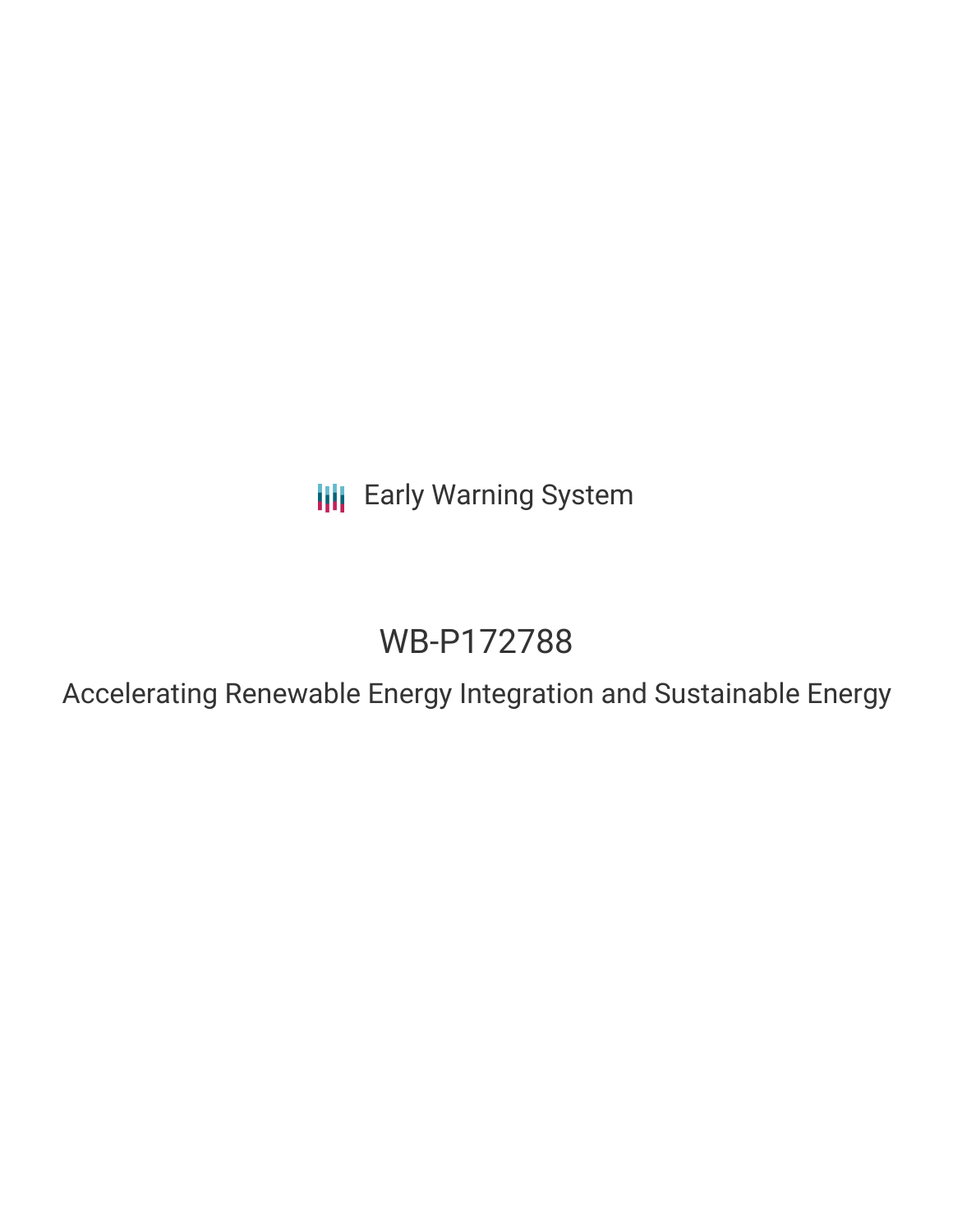

### Early Warning System Accelerating Renewable Energy Integration and Sustainable Energy

#### **Quick Facts**

| <b>Countries</b>               | <b>Maldives</b>               |
|--------------------------------|-------------------------------|
| <b>Financial Institutions</b>  | World Bank (WB)               |
| <b>Status</b>                  | Proposed                      |
| <b>Bank Risk Rating</b>        | B                             |
| <b>Voting Date</b>             | 2020-05-27                    |
| <b>Borrower</b>                | <b>Government of Maldives</b> |
| <b>Sectors</b>                 | Energy                        |
| <b>Investment Type(s)</b>      | Grant                         |
| <b>Investment Amount (USD)</b> | $$1.00$ million               |
| <b>Project Cost (USD)</b>      | \$117.00 million              |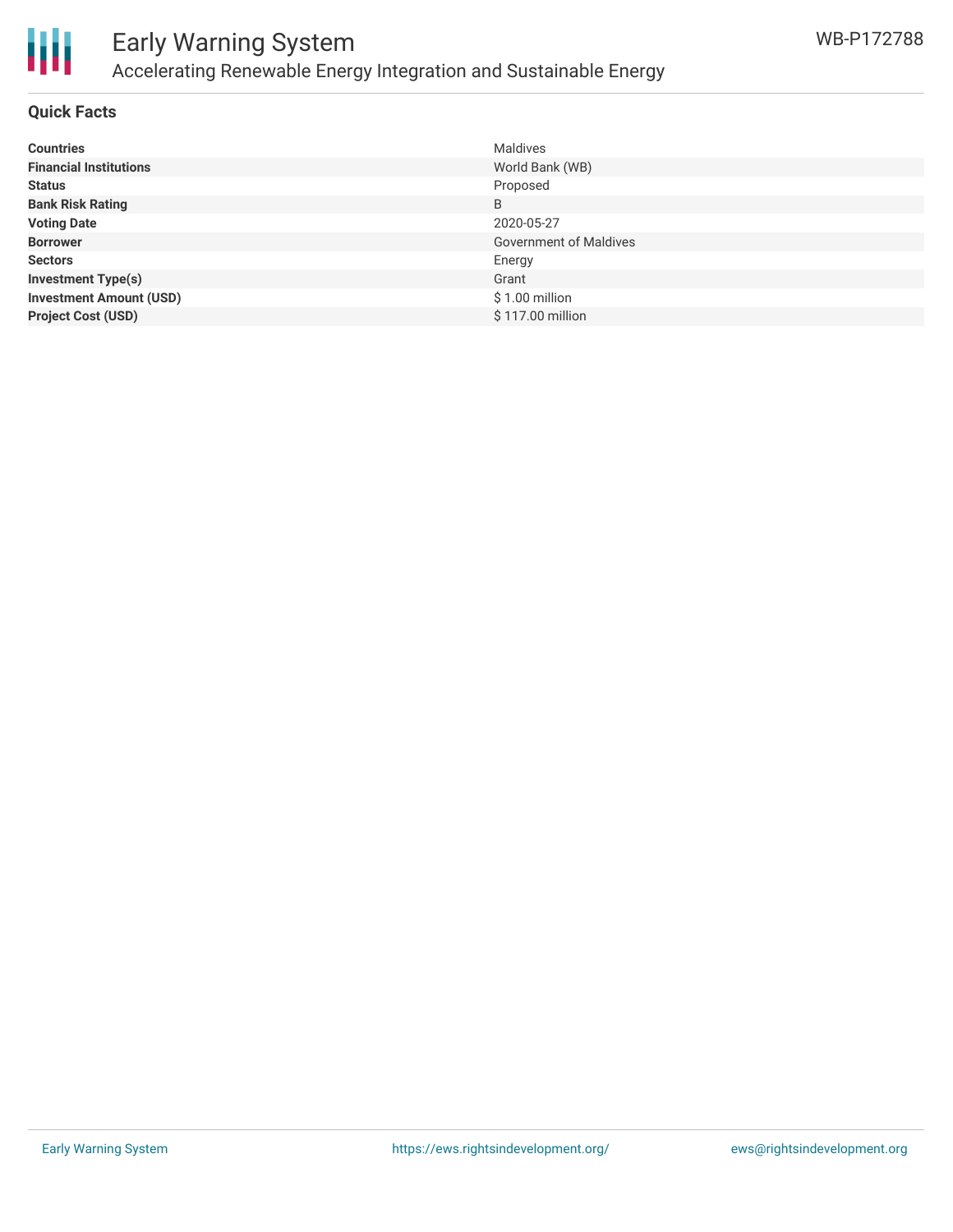

#### **Project Description**

According to the bank document, the project objective is "to increase generation capacity from renewable energy sources and facilitate integrationof renewable energy" The project aims to get results of Cumulative Installed Generation Capacity of Solar PV and Private Capital Mobilized.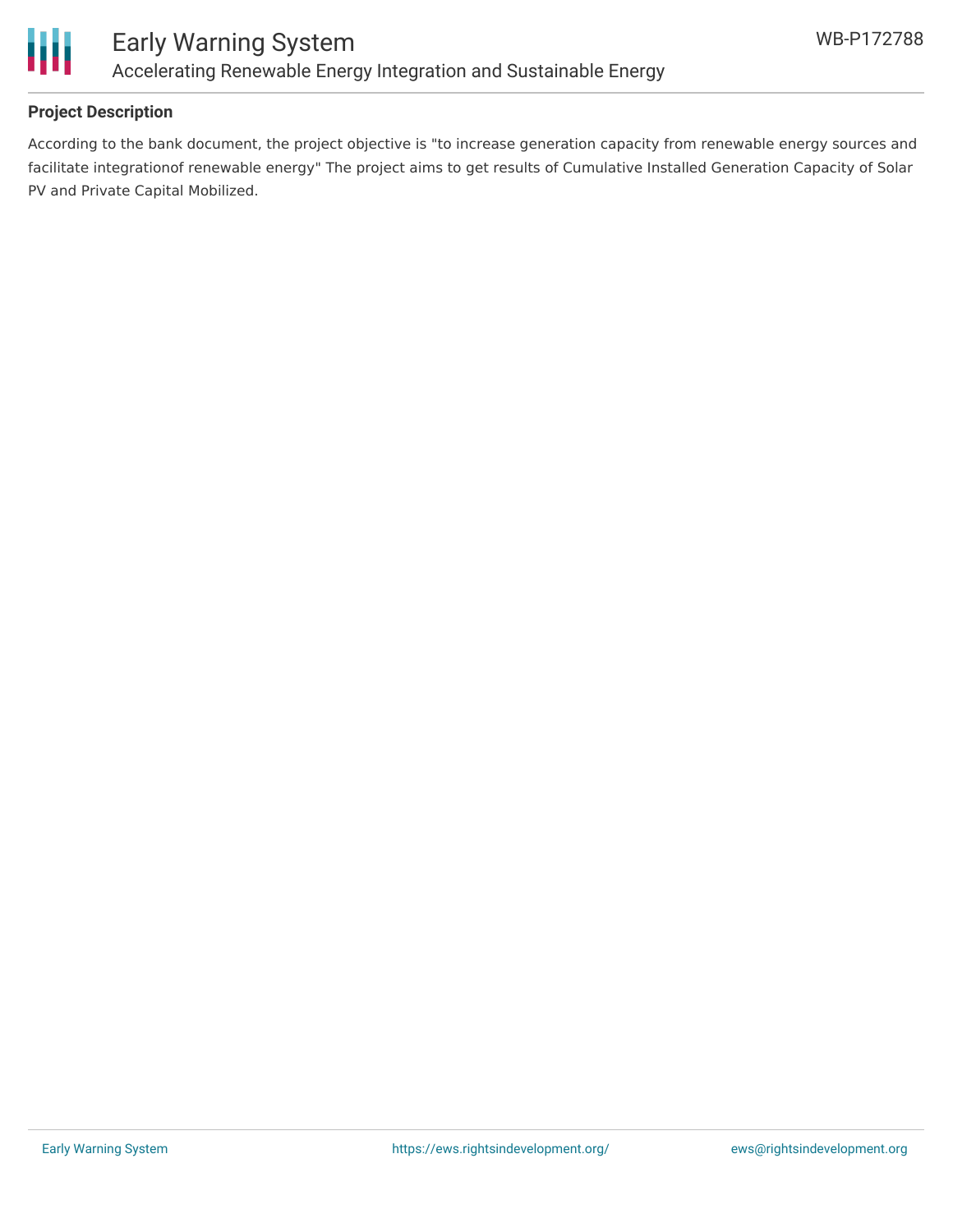

#### **Investment Description**

World Bank (WB)

Co-financing: Private Sector Equity US\$ 50 million Other IFIs US\$ 10 million Trust Fund US\$ 20 million Government US\$ 36 million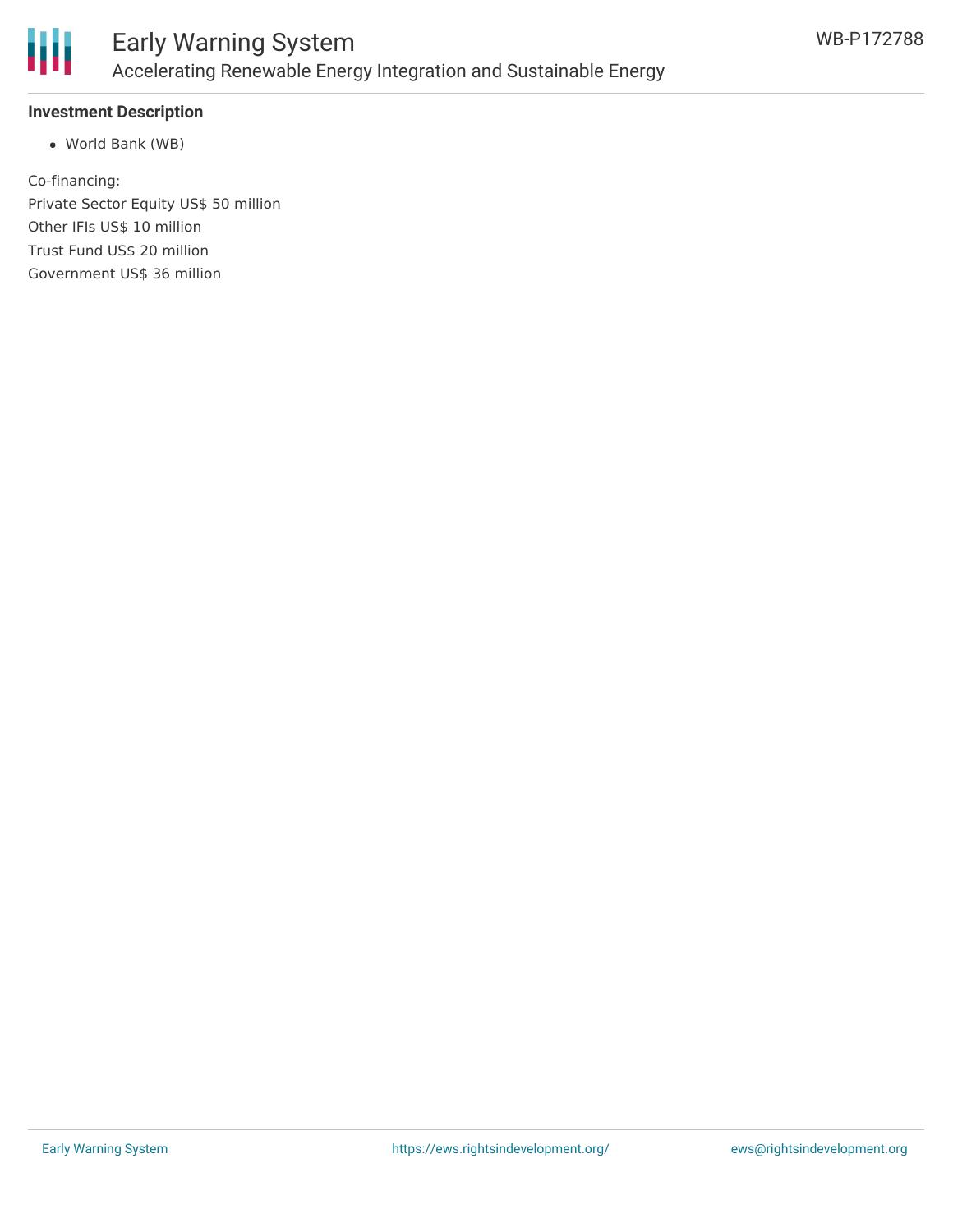

#### **Contact Information**

World Bank Amit Jain, Joonkyung SeongSenior Energy Specialist

Borrower/Client/Recipient Ministry of Finance Ibrahim Ameer Minister of Finance [dmd@finance.gov.mv](mailto:dmd@finance.gov.mv)

Implementing Agencies Ministry of Environment Hussain Rasheed Hassan Minister of Environment [secretariat@environment.gov.mv](mailto:secretariat@environment.gov.mv)

FENAKA Corporation Limited Mohamed Rasheed,Chairman [mohamed.rasheed@fenaka.com.mv](mailto:mohamed.rasheed@fenaka.com.mv)

State Electric Company Limited (STELCO) Hassan Mughnee, Managing Director admin@stelco.com.mv

#### **ACCOUNTABILITY MECHANISM OF WORLD BANK**

The World Bank Inspection Panel is the independent complaint mechanism and fact-finding body for people who believe they are likely to be, or have been, adversely affected by a World Bank-financed project. If you submit a complaint to the Inspection Panel, they may investigate to assess whether the World Bank is following its own policies and procedures for preventing harm to people or the environment. You can contact the Inspection Panel or submit a complaint by emailing ipanel@worldbank.org. You can learn more about the Inspection Panel and how to file a complaint at: <http://ewebapps.worldbank.org/apps/ip/Pages/Home.aspx> .